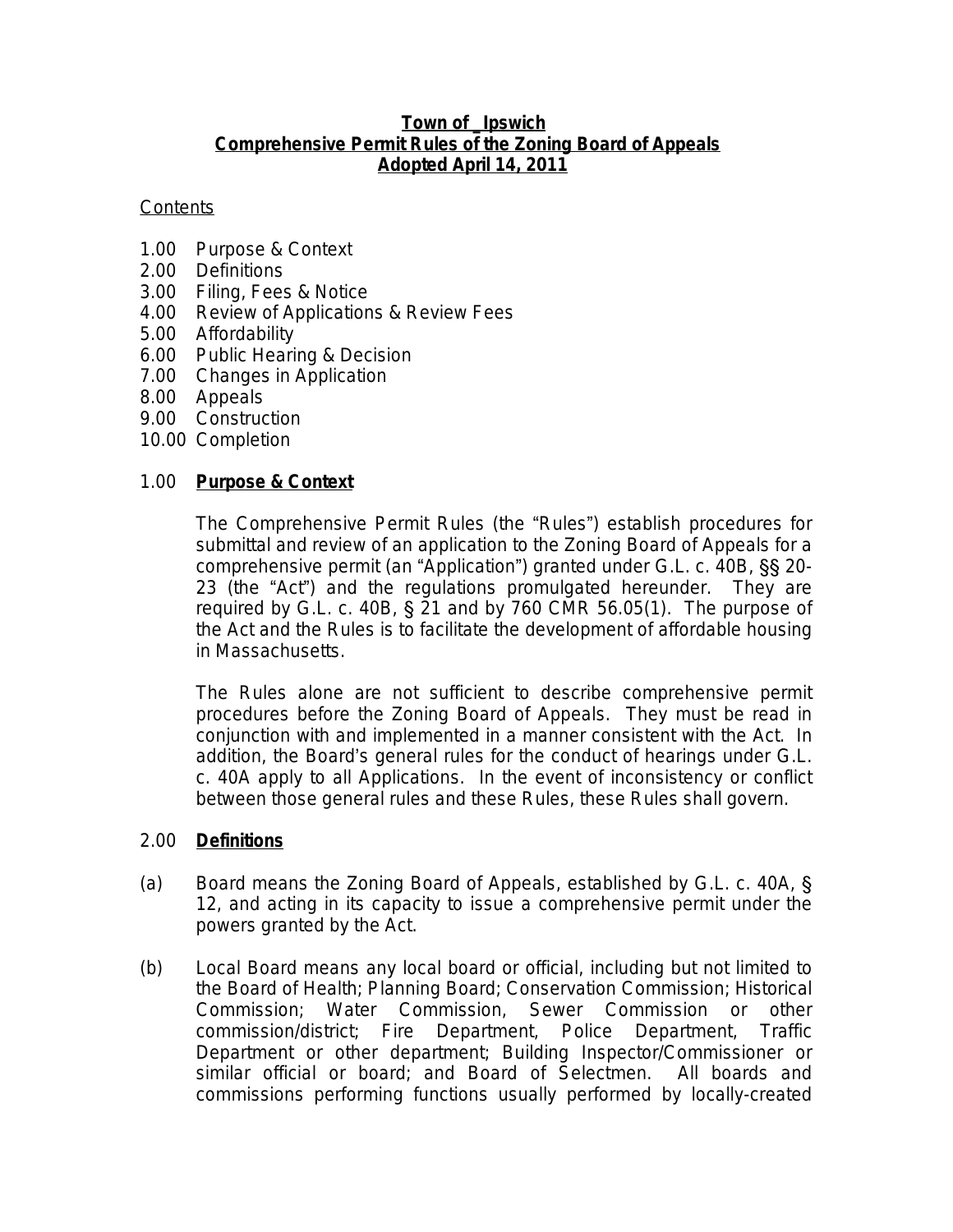boards and commissions shall be deemed local boards.

(c) *Limited Dividend Organization* means any entity which proposes to sponsor housing under the Act, is not a public agency or a nonprofit, is eligible to receive a subsidy from a state or federal agency after a comprehensive permit has been issued and which, unless otherwise governed by a federal act or regulation, agrees to comply with the requirements of said subsidizing agency relative to a reasonable return for building and operating its proposed housing project.

# 3.00 **Filing, Fees & Notice**

# 3.01 **Submission Materials**

The Rules list plans and other reports required to be submitted to the Board in support of an Application. The materials listed below shall be submitted to the Board simultaneously with the Application. The Board recognizes that for many proposed projects, plans may not be at a definitive stage of development when the Application is filed. However, the Board needs to receive the following information from which it can determine the impact(s) of the proposed development on the Town and the surrounding area. Providing information and materials promptly with the Application will result in a quicker process and enable the Board to become better informed.

# (a) Required Materials

The following materials shall be submitted simultaneously with an Application to the Board:

(i) Preliminary Site Development Plans: A set of preliminary site development plans showing the locations and outlines of proposed buildings; the proposed locations, general dimensions and materials for streets, drives, parking areas, walks and paved areas; landscaping and open areas within the site; and other improvements. An applicant proposing to construct or rehabilitate four (4) or fewer units may submit a sketch of the matters in §§  $3.01(a)(i)(a-i)$  and  $3.01(a)(iii)$ , below, which need not bear an architect's signature and seal. All structures of five (5) or more units must have site development plans signed and sealed by a registered architect or engineer.

The following information shall be shown on the site development plans:

- a. zoning district boundaries;
- b. flood plain and aquifer protection overlay district boundaries;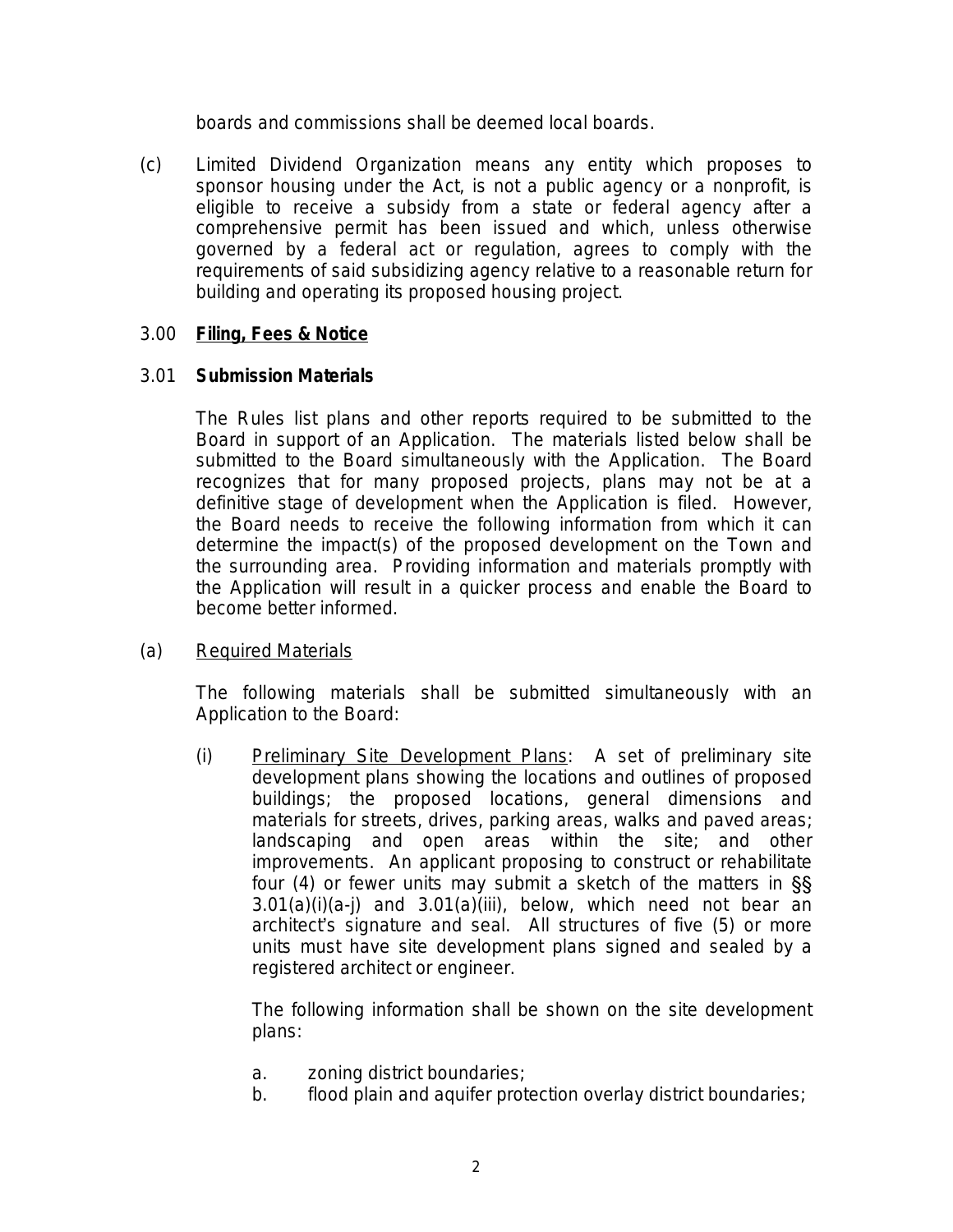- c. existing wetland areas, including vernal pools, whether certified or not, within 100 feet of the site;
- d. existing and proposed topography at two-foot intervals;
- e. existing structures on adjacent properties within 50 feet of the property line;
- f. existing significant environmental features such as ledge outcrops, scenic views and large trees (i.e. greater than 24" dbh);

g. proposed stormwater management system, in a general manner;

h. proposed property lines and rights of way of any proposed streets;

- i. proposed location of utilities; and
- j. proposed lighting and photometric analysis.
- (ii) Report on Existing Site Conditions: A report on and summary of existing site conditions and those in the surrounding areas.
- (iii) Preliminary, Scaled Architectural Drawings: A set of preliminary, scaled architectural drawings for each building, which shall be signed and sealed by a registered architect. Said drawings shall include typical floor plans, typical elevations and sections, and shall identify construction type and exterior finishes.
- (iv) Tabulation of Proposed Buildings: A tabulation of proposed buildings by type, size (e.g. number of bedrooms, floor area) and ground coverage, and a summary showing the percentage of the site to be occupied by buildings, by parking and other paved vehicular areas, by open areas and by other improvements.
- (v) Preliminary Subdivision Plan: A preliminary subdivision plan, but only where a subdivision of land is involved under G.L. c. 41, § 81K;
- (vi) Utilities Plan: A utilities plan showing the proposed location and types of sewage, drainage and water facilities, including hydrants, together with electricity and/or gas. Adequate supporting information shall be provided to demonstrate that the drainage system meets either the Stormwater Management Standards promulgated by the Massachusetts Department of Environmental Protection or other best management practices, whichever are more stringent;
- (vii) Project Eligibility Letter: A written determination of project eligibility by a subsidizing agency containing all of the findings required by 760 CMR 56.04(4);
- (viii) Materials Submitted to Subsidizing Agency: A complete copy of the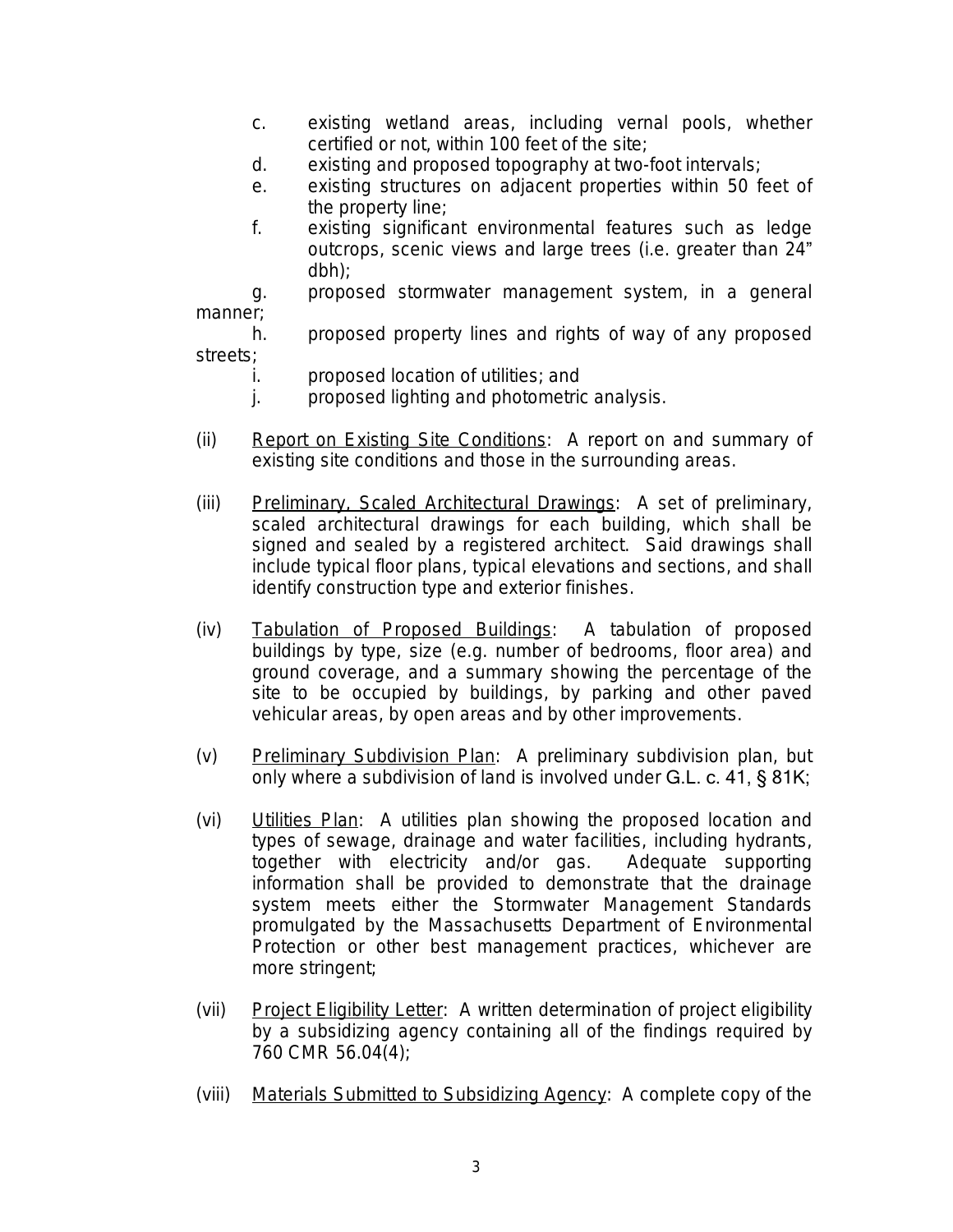application and any and all materials submitted by the applicant to the subsidizing agency, except that a *pro forma* detailing the projected costs and revenues of the proposed project shall only be required in accordance with § 3.01(c), below. Said application and materials shall allow the Board to periodically confirm that the applicant continues to fulfill the project eligibility requirements of 760 CMR 56.04(1);

- (ix) List of Requested Exceptions to Local Requirements and Regulations: A detailed list of requested exceptions to local requirements and regulations, which shall include an analysis of each requirement or regulation for which an exception is sought, the location on the plans for which the exception is sought (if applicable) and an explanation of why the exception is required. In the event an applicant contends that denial of any such exception renders the proposed project uneconomic, the applicant shall submit a *pro forma* in accordance with § 3.01(c), below, together with an explanation of the financial impact on the proposed project of adhering to each requirement or regulation from which an exception is sought.
- (x) Roster of Each Member of the Development and Marketing Team: A roster of each member of the development and marketing team, including all contractors and subcontractors, to the extent known at the time of application. The applicant shall disclose its relationship to all such persons and/or entities.
- (xi) List of All Prior Development Projects: A list of prior development projects completed by the applicant, any related entity or any principal of either of the foregoing, along with a brief description of each such project.
- (b) Requested Materials

The following materials are requested to be submitted to the Board:

(i) Environmental Impact Analysis: An "Environmental Impact Analysis" prepared by a qualified environmental scientist, professional wetland scientist (PWS), certified soil scientist, botanist, hydrogeologist and/or other scientific professional with demonstrated qualifications (e.g. education, training, or demonstrated experience) provided to the Board. The Environmental Impact Analysis shall assess the impact of the development on the environment within the development and adjacent thereto. Such analysis shall include, but shall not be limited to, an evaluation of pre-development conditions and postdevelopment impacts on: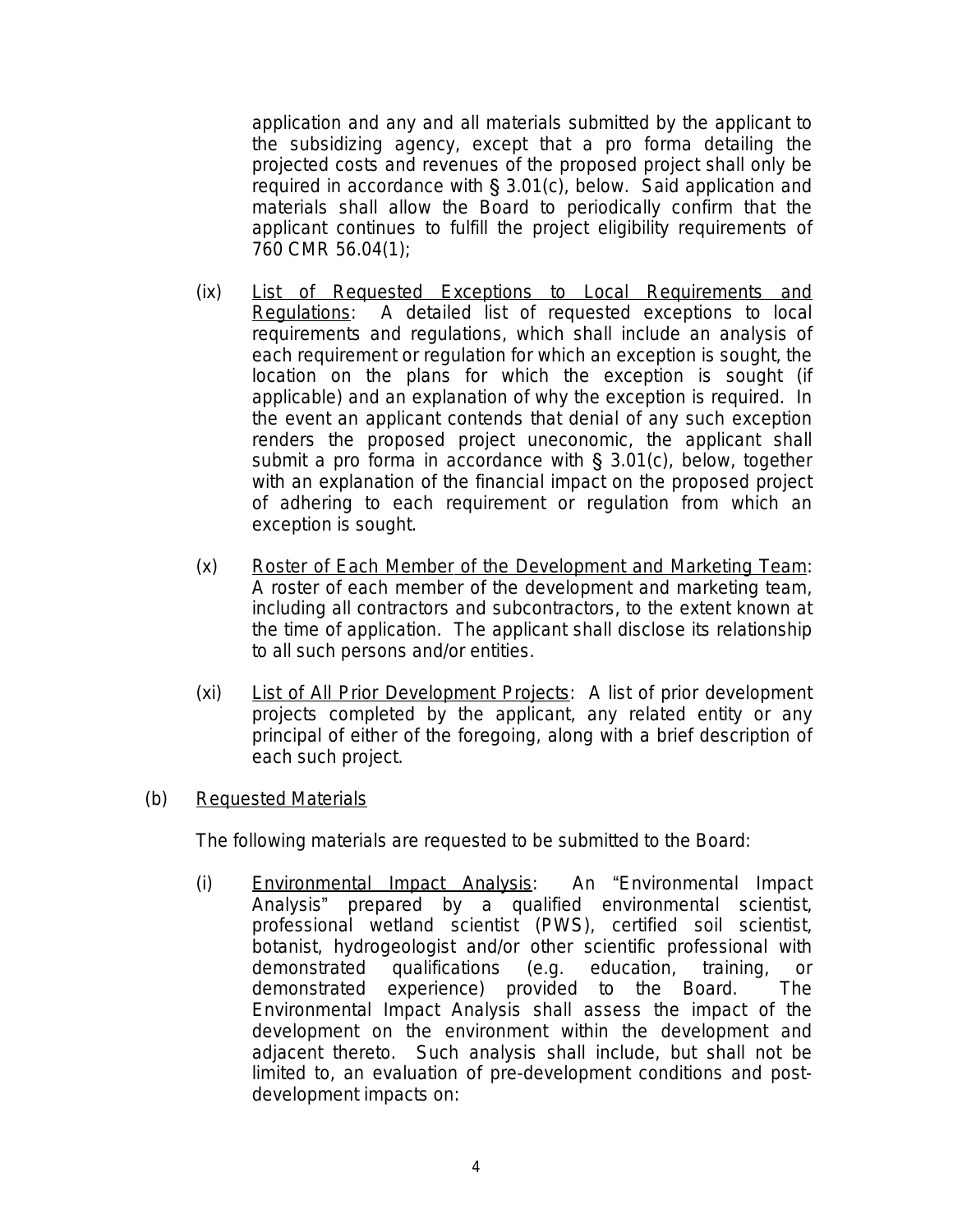- a. surface and groundwater quality;
- b. groundwater recharge of upper aquifers and perched groundwater layers;
- c. wildlife habitats and corridors;
- d. wetlands and bodies of water, including streams and rivers, both localized and general;
- e. existing and potential domestic water supplies;
- f. species of special concern in Massachusetts;
- g. historic structures or historic areas; and
- h. road salt and fertilizer loading.

Such analysis shall include proposed mitigation of any identified post-development impacts. Mitigation measures requiring continuing or periodic maintenance shall be identified and a proposed maintenance plan shall be included with the Environmental Impact Analysis.

- (ii) Traffic Impact Report: A Traffic Impact Report prepared by a registered professional engineer qualified in the field of traffic engineering, analyzing the proposed project's impact on the congestion, safety and overall convenience of the roadway system providing access to the proposed project. Impacts on both vehicular and pedestrian travel shall be addressed. Road intersections to be studied shall me mutually agreed upon by the Board, its consultants and the applicant.
- (iii) Long-Term Monitoring: A long-term monitoring plan identifying the governmental agency or other entity which shall be responsible for project monitoring for the duration of the project's affordability. A cost estimate to implement the long-term monitoring plan shall be submitted.
- (c) *Pro Forma*

A complete *pro forma* detailing the projected costs and revenues of the proposed project shall be required if, following consultant review of the project, modification of the project by the applicant as necessary and discussion by the Board of both the applicant's requested exceptions from local requirements and regulations and possible conditions to mitigate project impacts, the applicant contends that denial of any requested exception or inclusion of any condition contemplated by the Board renders the proposed project uneconomic. The *pro forma* shall itemize all development costs, including hard costs, soft costs and site development costs, and all profits and distributions, in accordance with the Department of Housing and Community Development's (DHCD) "Comprehensive Permit Guidelines," (the "Guidelines") dated February 22, 2008, and as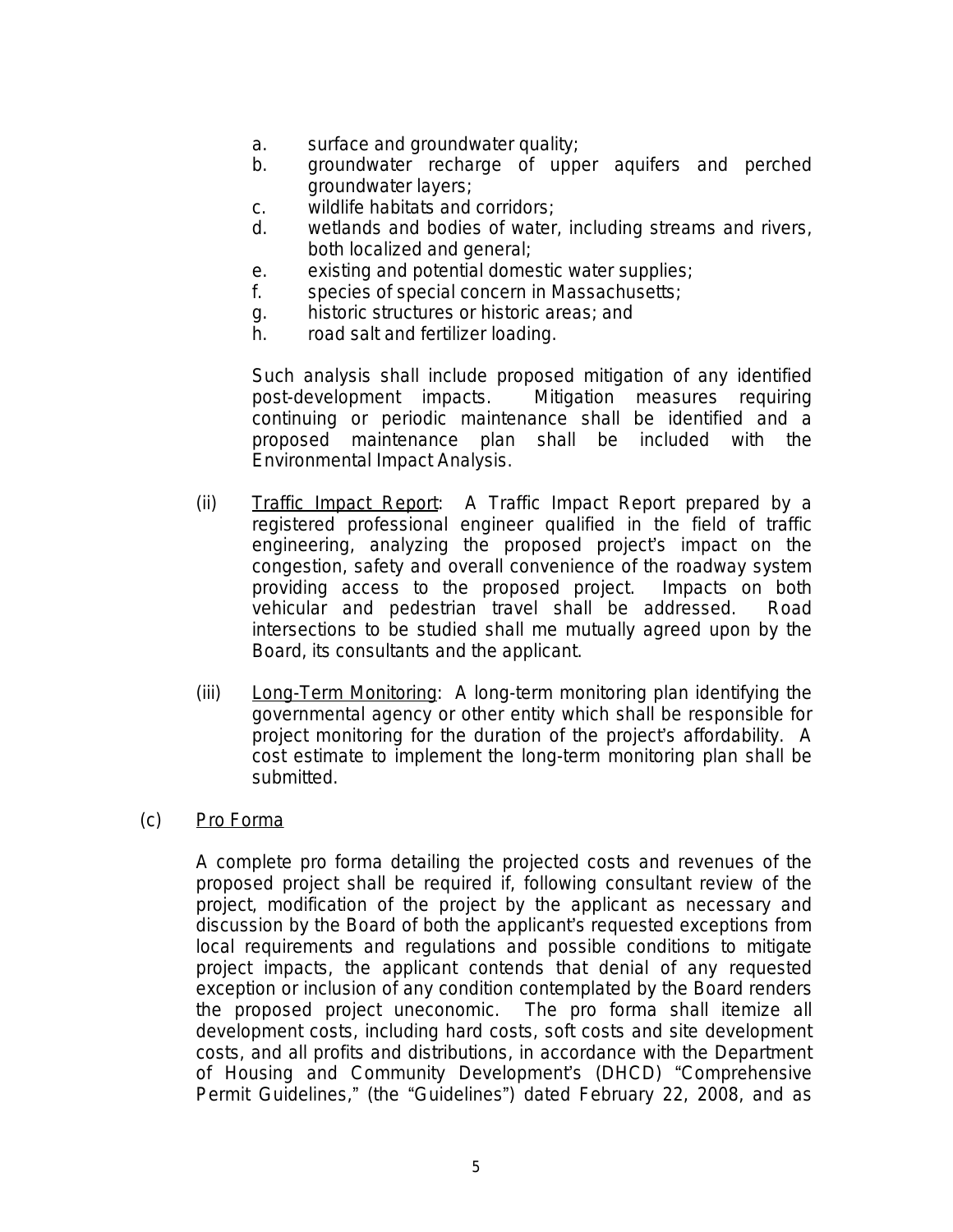amended from time to time. The applicant shall fully disclose to the Board all related party transactions, as defined by the Guidelines.

# 3.02 **Fees**

# (a) Administrative Fee

An Application shall be accompanied by an Administrative Fee, which shall be (a) in the case of single-family detached dwellings, the same fee as set forth in the Planning Board regulations governing single-family detached residential subdivisions and (b) in the case of multi-family dwellings, the same as that set forth in the Planning Board regulations governing multi-family residential developments. No Administrative Fee shall be required of public agencies.

# (b) Consultant Fee

In addition to the administrative fees above, an applicant shall pay \$10,000.00 into a revolving account established pursuant to G.L. c. 44, § 53G (the "53G Account"), to be used for consultant review of the Application in accordance with 760 CMR 56.05(5) and § 4.00, below. If, during the Board's review of the Application, the initial payment of \$10,000 is deemed insufficient to complete said review, the applicant shall pay into the 53G Account such additional funds as are determined by the Board to be necessary to cover consultant review.

Two (2) separate checks shall be made payable to the Town of Ipswich for the administrative fee and the consultant fee.

(c) Waiver

The Board, in its sole and unfettered discretion, may waive any or all of the aforesaid fees.

# 3.03 **Notification Requirements**

Within seven (7) days of receiving a complete Application, the Board shall notify each Local Board of the Application by sending each such Local Board notice thereof, together with a copy of the list of requested exceptions to local requirements and regulations required by § 3.01(a)(ix), above. Based upon said requested exceptions, the Board shall invite the participation of each Local Board as is deemed necessary or helpful in making its decision upon the Application by providing such Local Board with a copy of the complete Application, including the items required by § 3.01(a), above.

In order to allow review by Local Boards, an applicant shall provide the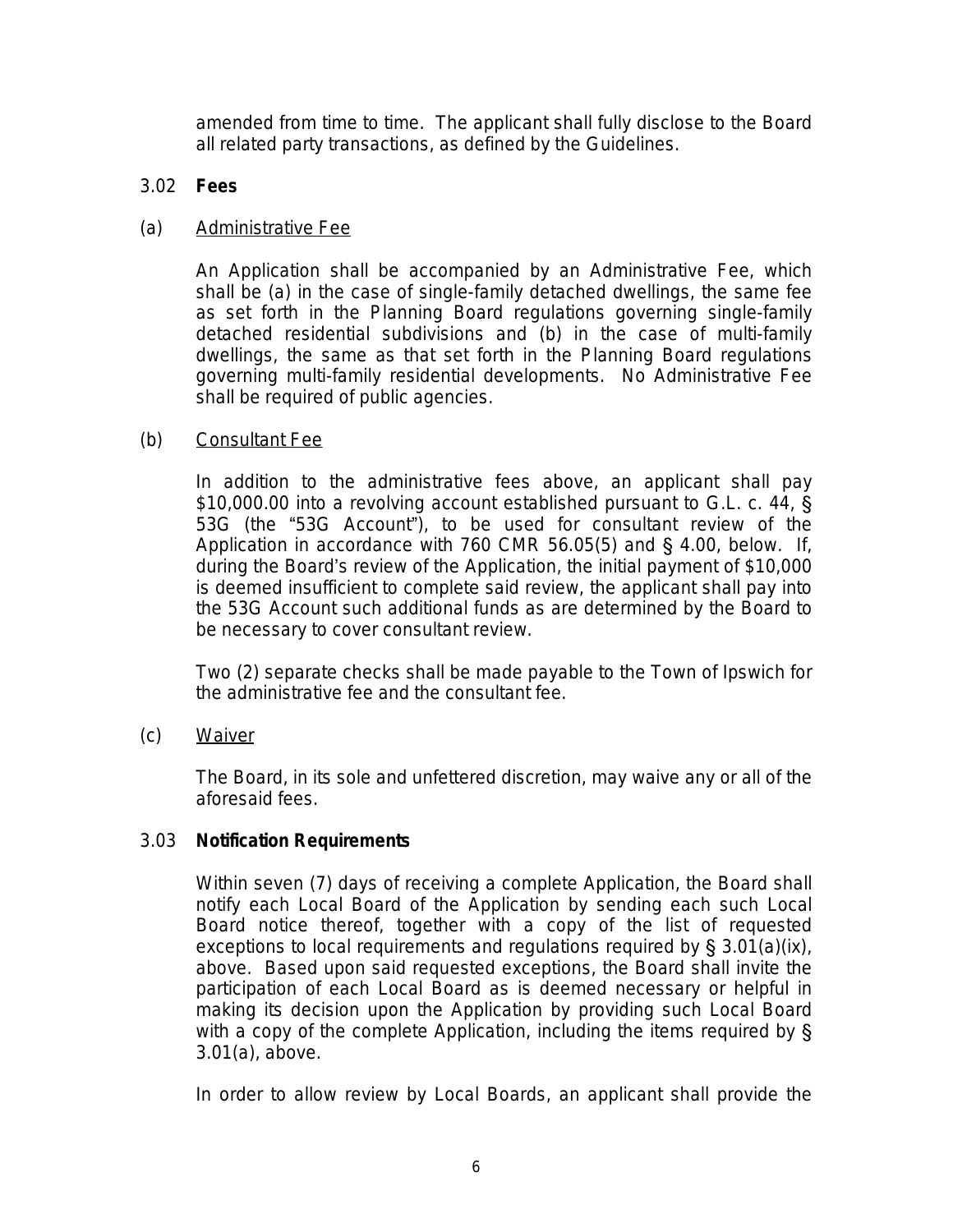Town Clerk with 20 copies of its complete Application, plus one (1) unbound copy for copying purposes. Additionally, 11" x 17" plans, with match lines, shall be made available to the Board or its designee for copying purposes.

# 4.00 **Review of Application & Review Fees**

#### 4.01 **Consultant Fee**

When reviewing an Application for, or when conducting inspections in relation to, a comprehensive permit, the Board may determine that the assistance of outside consultants is warranted because the necessary expertise is unavailable from municipal employees. Whenever possible, the Board shall work cooperatively with the applicant to identify appropriate consultants and to negotiate payment of the consultants' fees. Alternatively, the Board may, in its sole discretion, require by majority vote, that the applicant pay a reasonable review fee sufficient to enable the Board to retain consultants chosen by the Board following the solicitation and review of proposals from qualified outside consultants. All payments by the applicant toward consultants' fees shall be deposited into the 53G Account, as per § 3.02(b), above.

# 4.02 **Selection & Assistance of Consultants**

# (a) Technical Consultants

The Board may engage, as outside consultants, engineers, scientists, architects, environmental consultants, planners, urban designers and/or other appropriate professionals to assist the Board in analyzing any and all studies prepared on behalf of the applicant. Additionally, the Board may engage legal counsel to provide non-general representation including, but not limited to, review of documents, reports and items of a similar nature that require subject matter expertise, e.g. environmental reviews submitted by the applicant. All such consultants shall be compensated in accordance with § 4.01, above.

#### (b) Financial Analyst

Where a pro forma is required by § 3.01(c), above, the Board may engage a financial analyst to perform the same consultant review permitted in connection with other technical information submitted to the Board. Said financial analyst shall be compensated in accordance with § 4.01, above.

(c)

# 4.03 **Special Account**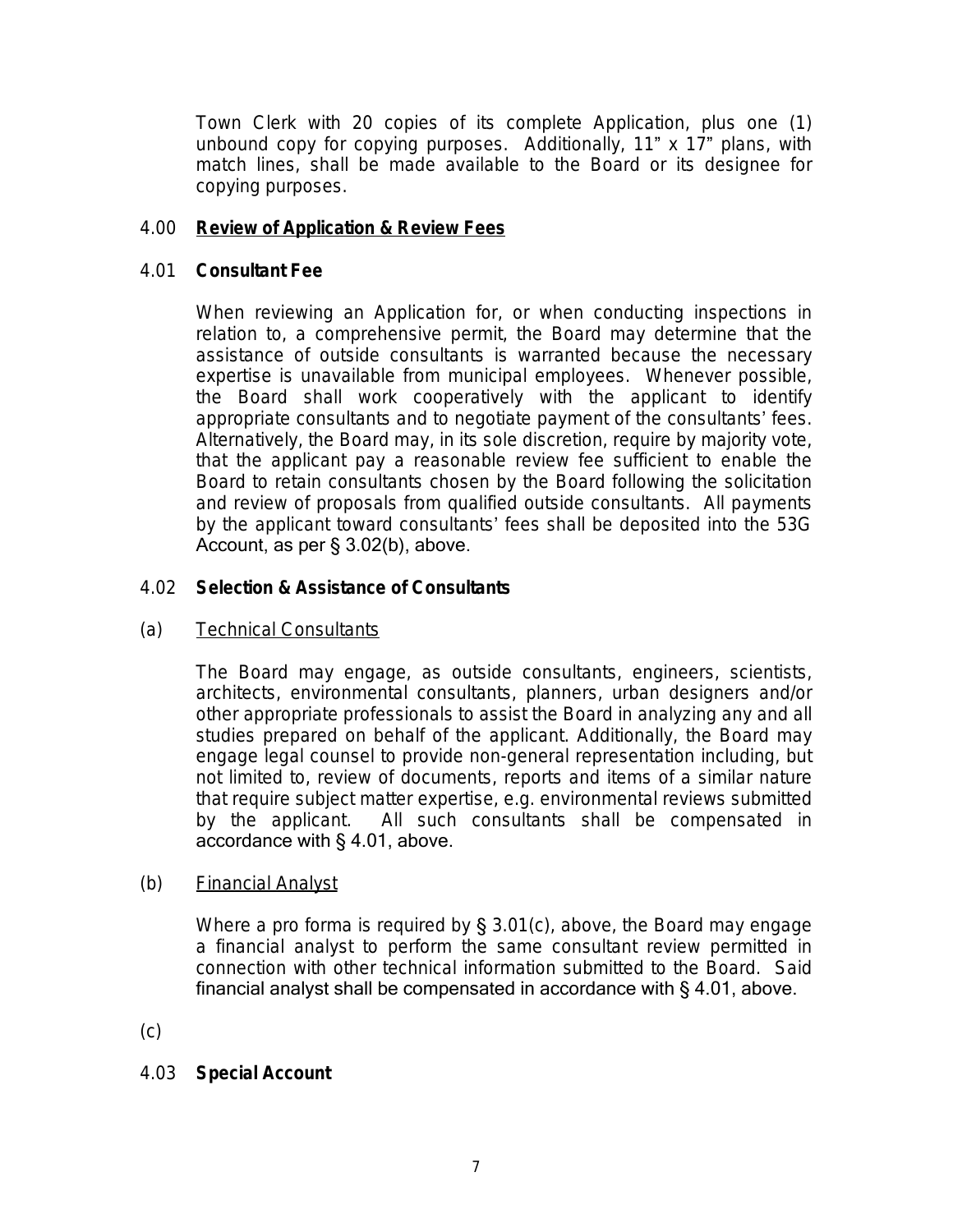Funds received by the Board for consultant review shall be deposited with the City/Town Treasurer, who shall establish the 53G Account. Expenditures from the 53G Account may be made at the direction of the Board without further appropriation, but only for services rendered in connection with the specific project or projects for which the consultant fee has been or will be collected from the applicant. Accrued interest may also be spent for this purpose. Failure of an applicant to pay any review fee requested by the Board within thirty (30) day of such request shall be grounds for denial of the Application.

#### 4.04 **Remaining Funds**

At the completion of the Board's review of a proposed project, the remainder of the 53G Account attributable to said project, including any accrued interest, shall be repaid to the applicant or the applicant's successor in interest. A final accounting shall be made available to the applicant or applicant's successor in interest. For the purpose of this Section, any person or entity claiming to be an applicant's successor in interest shall provide the Board with all reasonably requested documentation establishing same.

#### 4.05 **Appeals**

An applicant may appeal the selection of any outside consultant by the Zoning Board of Appeals to the Board of Selectmen. Such appeal must be made in writing within twenty (20) days from the date the Zoning Board of Appeals mailed or hand-delivered notice to the applicant of the selection of said consultant(s). The grounds for such an appeal shall be limited to claims that the consultant selected has a conflict of interest or does not possess the minimum required qualifications. The minimum qualifications shall consist either of an educational degree in, or related to, the field at issue or three (3) or more years of practice in the field at issue or a related field. The required time limits for action upon an Application by the Zoning Board of Appeals shall be extended by the duration of the administrative appeal. In the event that the Board of Selectmen makes no decision within one (1) month from the date of filing of the appeal, the selection made by the Zoning Board of Appeals shall stand.

#### 5.00 **Affordability**

#### 5.01 **Number of Affordable Units**

Comprehensive permit developments shall include at least 25% affordable units, as defined by the Act and Regulations. Affordable units shall be identical to the market rate units in floor area, interior and exterior finishing and bedroom mix, unless the Board deems otherwise.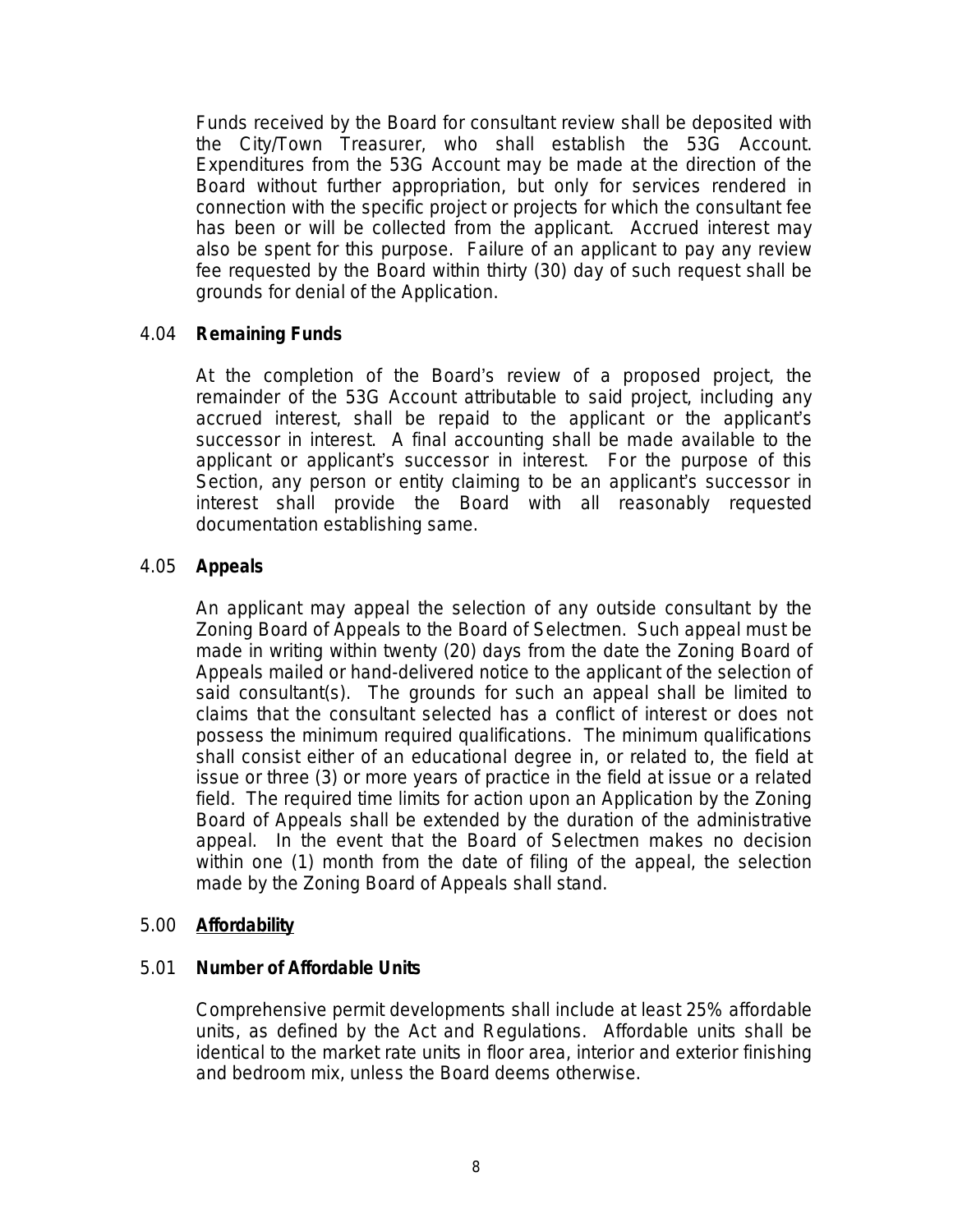# 5.02 **Restrictions on Affordability**

Restrictions not in conflict with the restrictions of the Subsidizing Agencyshall be imposed on record title to the project, specifying that said units shall remain affordable in perpetuity. For affordable homeownership units, the restrictions shall include provisions granting the Town a right of first refusal in the event that an income-qualified buyer is not found. Such restrictions shall also include a provision that if the Town does not exercise its right of first refusal, the difference between the price which an incomequalified buyer would have paid and the market price actually paid shall be deposited with the Town into an account to be used for affordable housing programs. Units shall be owner-occupied.

# 5.02 **Local Preference**

The development plan shall reflect all legally permissible efforts to provide up to 70% of the affordable units to eligible residents of the Town of Ipswich, eligible Town employees and eligible employees of Town businesses (the "Local Preference"). The Local Preference shall not have a disparate impact on protected classes, as defined by the Guidelines. The applicant shall obtain approval from its subsidizing agency and/or DHCD (if required), prior to issuance of a comprehensive permit by the Board, of the Local Preference for a project.

# 6.00 **Public Hearing & Decision**

# 6.01 **Initial Public Hearing**

The Board shall hold an initial public hearing on the Application within thirty (30) days from the date of its filing. The Board may request the appearance at the hearing of each Local Board, or representative(s) thereof, as is deemed necessary or helpful in making its decision upon the Application. In making its decision, the Board shall consider the recommendations, if any, of said Local Boards.

# 6.02 **Length of Public Hearing**

Presuming that the applicant has made timely submissions of materials in response to reasonable requests of the Board, in the Board's determination, the public hearing on an Application shall not extend beyond 180 days from the date of the initial public hearing; provided, however, that said 180 days may be extended with the written consent of the applicant.

# 6.03 **Decision**

The Board shall render a decision, by majority vote, within forty (40) days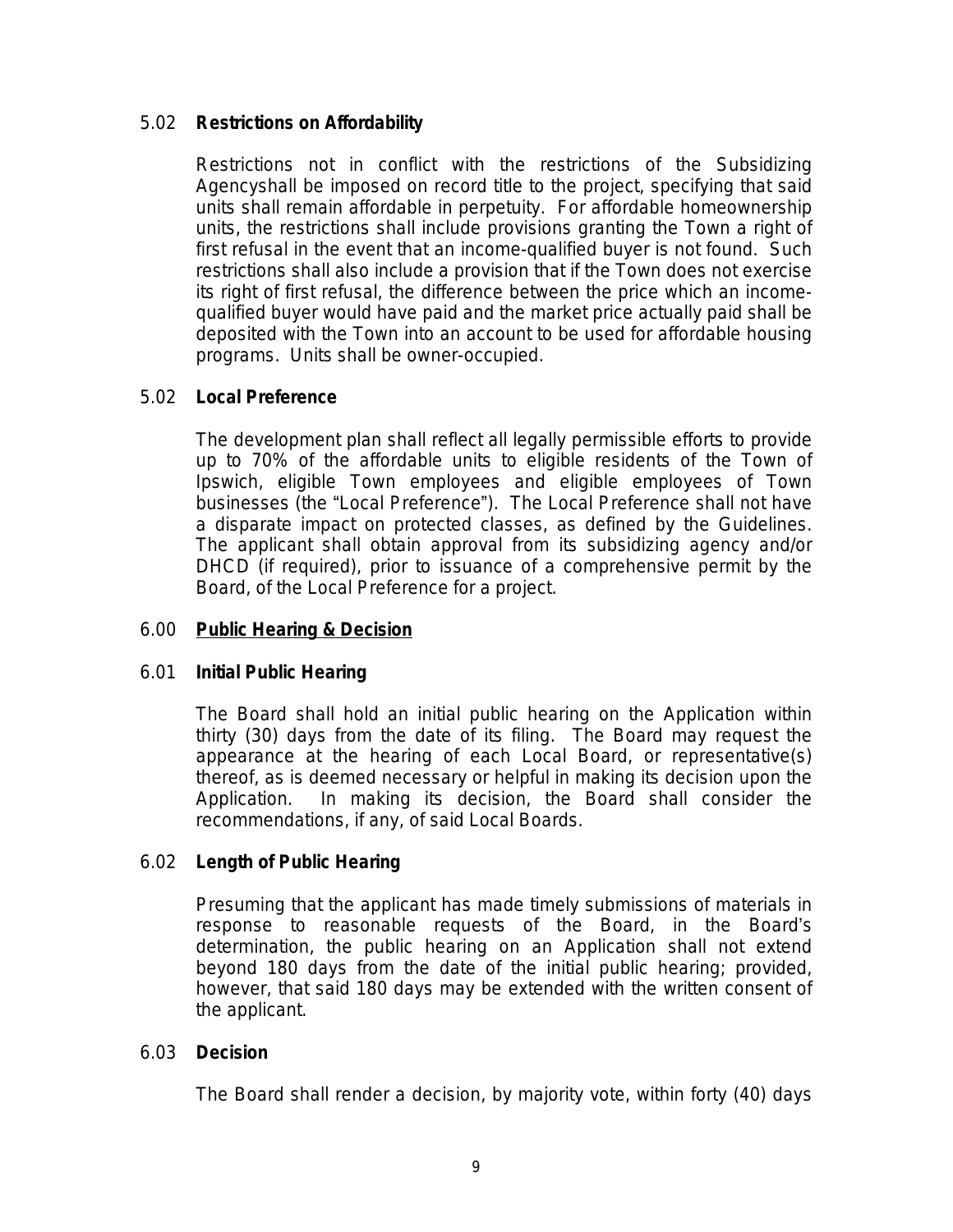after termination of the public hearing, unless such time period is extended by written agreement of the Board and the Applicant. The hearing shall be deemed terminated when all public testimony has been received and all information requested by the Board has been received. The Board's decision shall be filed with the City/Town Clerk within fourteen (14) days from the date of said decision. The Board may vote to approve, approve with conditions or deny a comprehensive permit to the applicant.

#### (a) Approval

The Board may approve a comprehensive permit on the terms and conditions set forth in the Application.

#### (b) Approval with Conditions

The Board may approve a comprehensive permit subject to conditions and limitations necessary to protect the health or safety of the occupants of the proposed project or of the residents of the Town, to protect the natural environment, to promote better site and building design in relation to the surroundings and municipal and regional planning and to preserve open spaces (the "Local Concerns"). A comprehensive permit issued by the Board may be subject to the grant of a subsidy by the applicant's subsidizing agency, the issuance of final approval by said subsidizing agency, the receipt of permit or approval required from any state or federal agency and/or the receipt of any waiver ordered by the Board from fees normally imposed by Local Boards.

(c) Denial

The Board may deny a comprehensive permit if it finds that there are no conditions that will adequately address Local Concerns, or for any other reason which may be provided for by the Act or the Regulations, as amended from time to time.

Additionally, an Application may be denied because the City/Town has achieved one (1) or more of the statutory minima, as per 760 CMR 56.03(3), the City/Town has obtained from the DHCD certification of compliance with its Housing Production Plan, as per 760 CMR 56.03(4), the City/Town has made recent progress toward the statutory minima, as per 760 CMR 56.03(5), the project qualifies as a "large project," as defined by 760 CMR 56.03(6), or a related application has previously been received, as per 760 CMR 56.03(7). In such event, the Board shall provide written notice to the applicant of the grounds for its denial within fifteen (15) days from the opening of the public hearing, with a copy to the DHCD. Any appeal of said assertion by the applicant shall be in accordance with the procedures set forth in 760 CMR 56.03(8).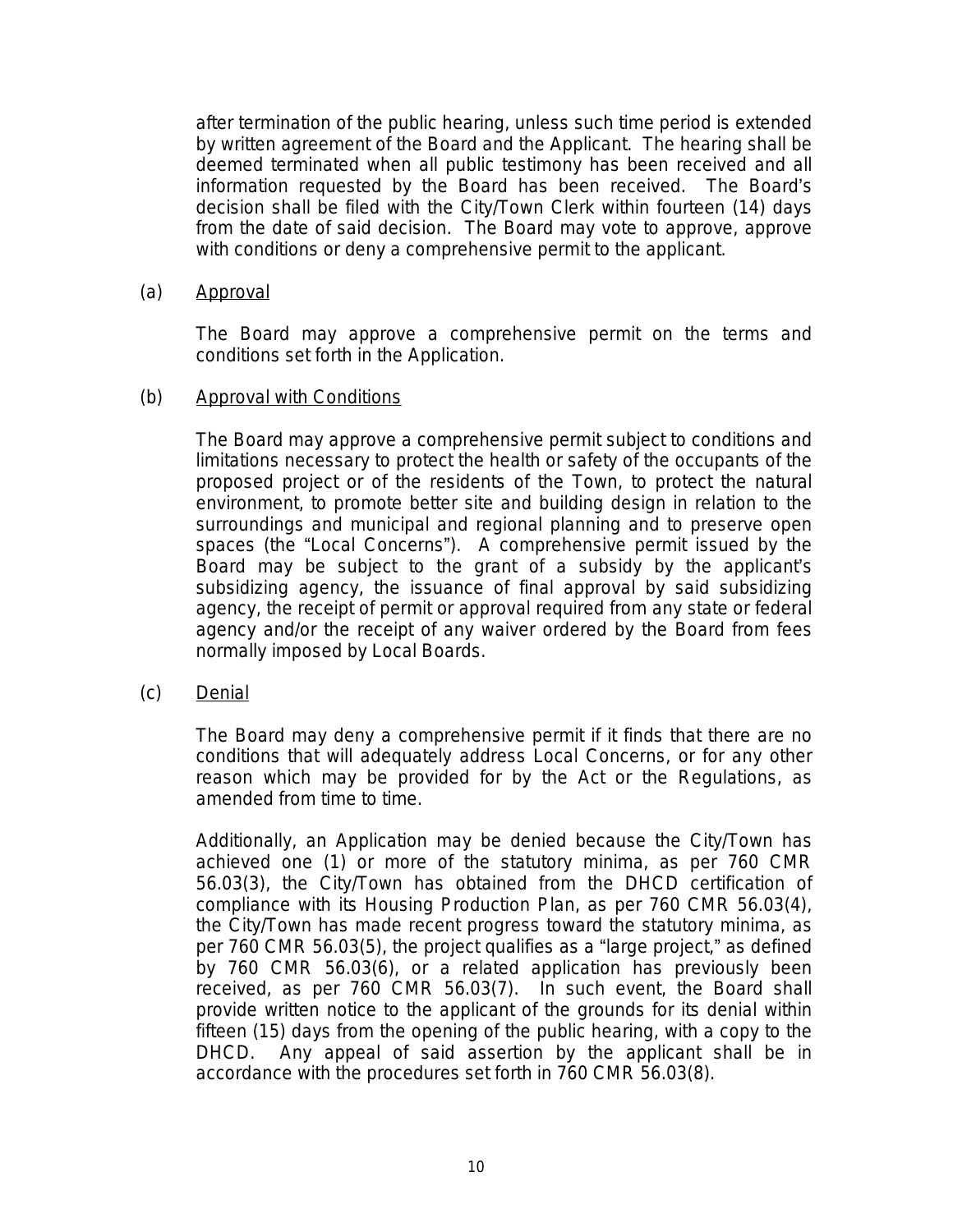#### 6.05 **Burden of Proof**

It shall be the applicant's burden to demonstrate that the waiver of any particular local requirement or regulation is necessary to maintain the project's economic viability, except a condition imposed by the Board to decrease the number of units in a Project by 5% or more shall create a rebuttable presumption that the applicant will not be able to achieve a reasonable return.. There shall be a presumption that the waiver of any such local requirement or regulation will adversely affect legitimate municipal interests and Local Concerns.

# 7.00 **Changes in Application**

#### 7.01 **Project Eligibility**

Should an applicant propose any change(s) to its Application or any other aspect of its proposal that may affect the project eligibility requirements of 760 CMR 56.04(1), it shall immediately notify its subsidizing agency of said change(s). In the event the subsidizing agency finds that the change(s) is/are substantial, the Board may request that the subsidizing agency review said change(s) and reaffirm, amend or deny its determination of project eligibility.

#### 7.02 **Additional Information**

In the event that an applicant proposes substantial change(s) to its proposed project, the Board may request, and the applicant shall submit, any and all information specified in §§ 3.00 and 4.00, above, deemed by the Board to be necessary to evaluate said change(s). Such information shall be submitted to the Town Clerk as provided in § 3.03, above.

#### 7.03 **Project Deemed Revised**

If the Applicant submits for the Board's consideration the information required by § 7.02, above, and said information is the subject of the Board's hearings and deliberations on the proposed project, the Application shall be deemed to be revised.

#### 8.00 **Appeals**

#### 8.01 **Approval**

If the Board approves the Application and issues a comprehensive permit to the applicant, any person aggrieved may appeal within the time period and to the court set forth in G.L. c. 40A, § 17.

#### 8.02 **Approval with Conditions; Denial**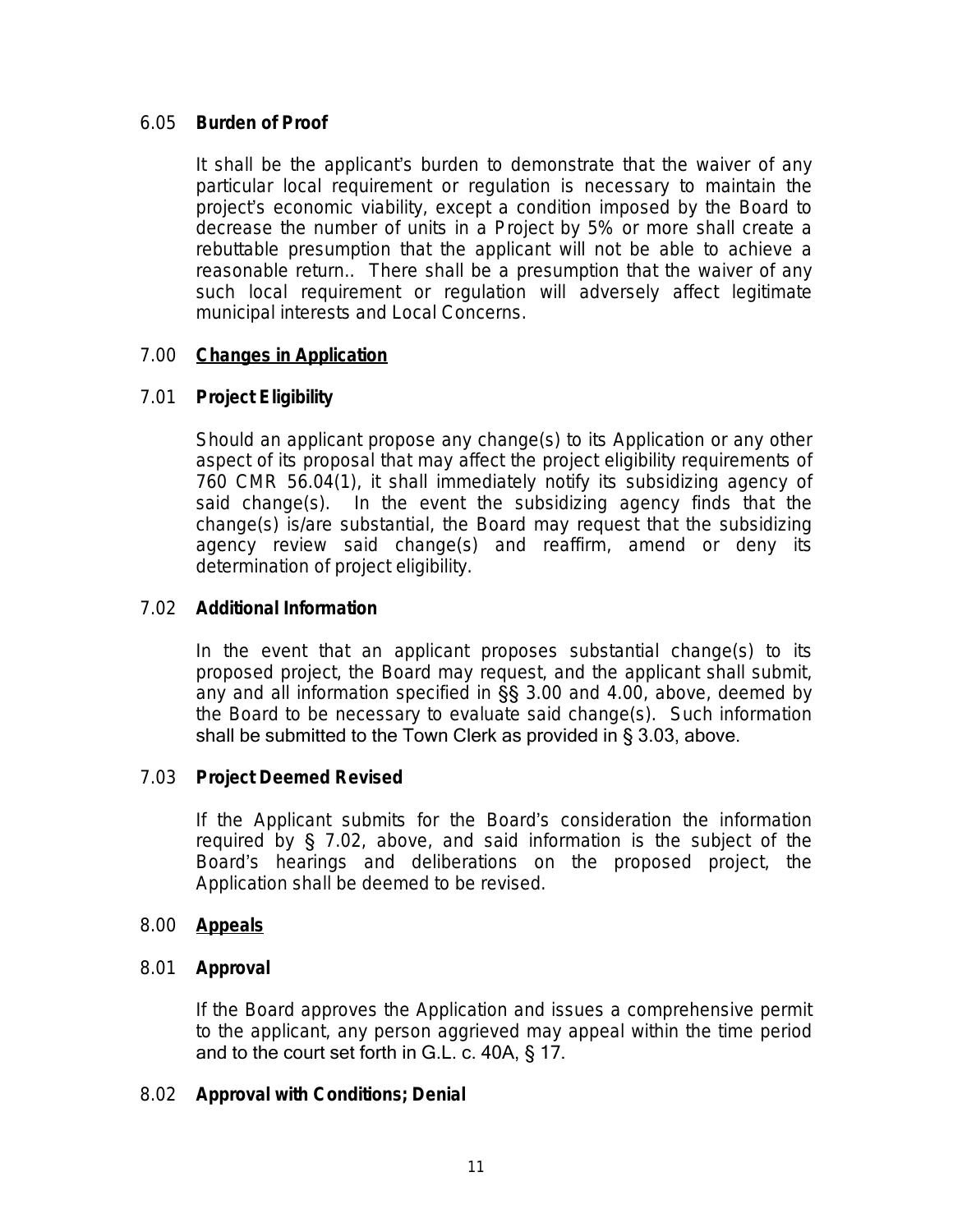If the Board approves the Application and issues a comprehensive permit with conditions or requirements unacceptable to the applicant, or denies the Application and does not issue a comprehensive permit to the applicant, the applicant may appeal to the Housing Appeals Committee as provided in G.L. c. 40B, § 22.

#### 9.00 **Construction**

#### 9.01 **Commencement of Construction**

The applicant shall notify the Board, the Planning Board and the Building Commissioner/Inspector of the construction start date at least two (2) weeks prior to commencement of construction. "Commencement of construction" shall include site preparation, including removal of vegetation or altering the earth. The Town shall thereafter retain the services of a consulting engineer to inspect the construction work. Required inspections shall be as outlined in the Subdivision Rules and Regulations for the Town of Ipswich, together with any other details or conditions which may be imposed by the Board. Prior to the commencement of construction, the applicant shall deposit with the Town sufficient funds to cover the cost of such inspections, in accordance with §§ 3.02(b) and 4.01, above.

# 9.02 **Performance Guarantee**

Prior to the issuance of any building permit for a project, the applicant shall provide a performance guarantee of a type agreed upon by the Board and the applicant from among those supplied by G.L. c. 41, § 81U. Said performance guarantee shall allow the Town to complete remaining public improvements associated with a development in the event that the applicant fails to do so or refuses to address public safety hazards caused by the project.

The Board may, from time to time, increase or reduce the performance guarantee held by it to reflect additional work required to correct or address problems arising subsequent to the establishment of said performance guarantee, or to reflect work already completed by the applicant.

#### 9.03 **Modifications**

If an applicant desires to change the details of a project approved by the Board, it shall promptly notify the Board, in writing, of the details of said change(s). Within twenty (20) days, the Board shall determine and notify the applicant as to whether the change(s) is/are insubstantial or substantial, according to the following: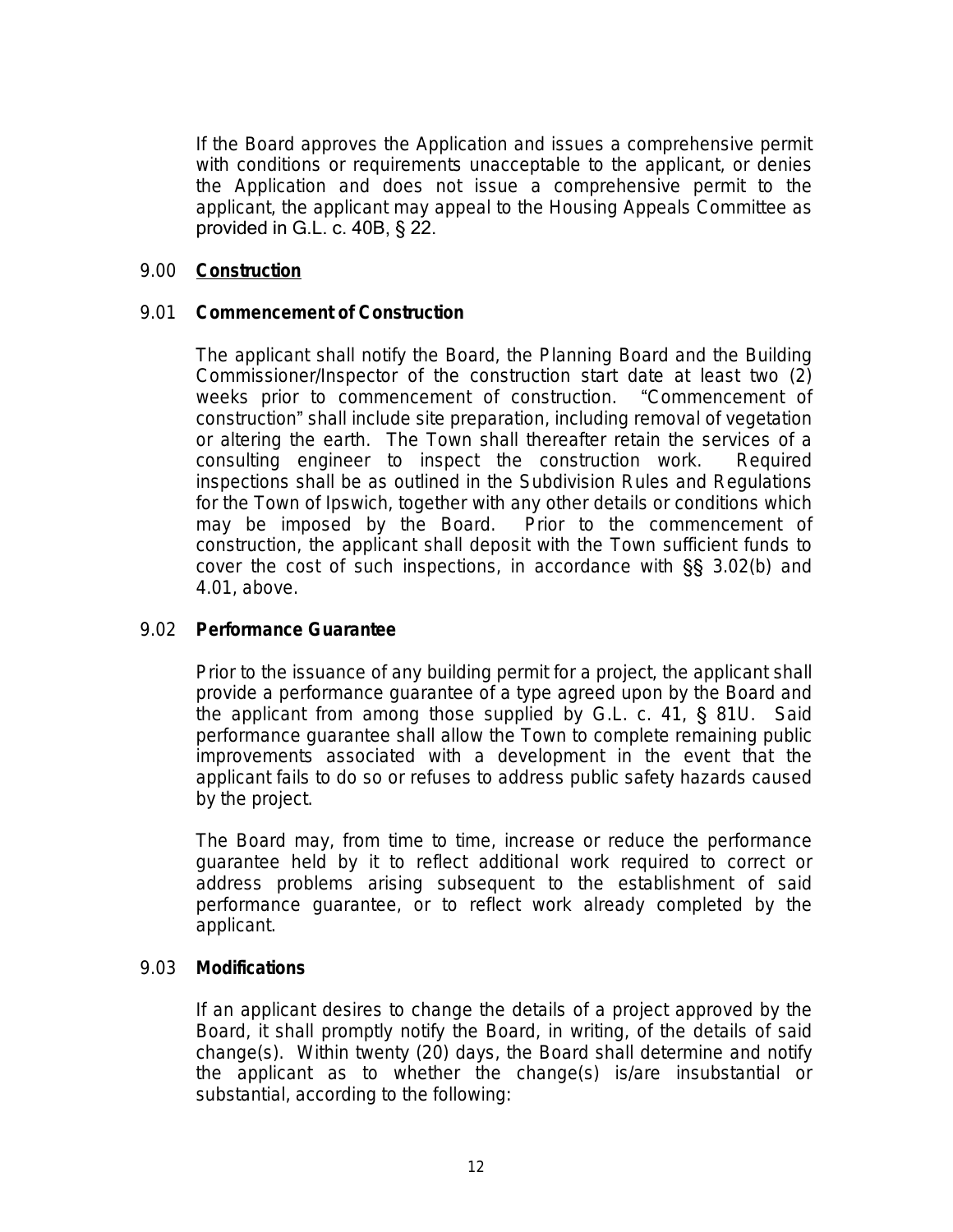# (a) Insubstantial Changes

If, in the opinion of the Board, the change(s) is/are insubstantial, or if the Board fails to respond within twenty (20) days following notification by the applicant of said change(s), the comprehensive permit granted by the Board shall be deemed modified to incorporate said change(s). Matters generally characterized as insubstantial changes are set forth in 760 CMR  $56.07(4)(d)$ .

# (b) Substantial Changes

If, in the opinion of the Board, the change(s) is/are substantial, the Board shall hold a public hearing on said change(s) within thirty (30) days of its determination and proceed in accordance with § 6.00, above. The Board may request, and the applicant shall submit, any and all information specified in §§ 3.00 and 4.00, above, deemed by the Board to be necessary to evaluate said change(s). Matters generally characterized as substantial changes are set forth in 760 CMR 56.07(4)(c).

# 9.04 **Violations**

Either the Building Commissioner/Inspector or the Board may issue a "Stop Work Order" in the event that there is any violation of the comprehensive permit conditions, noncompliance with the plan(s) of record or serious environmental damage due to erosion, sedimentation or other site conditions. Said Stop Work Order shall remain in effect until such time as the violation(s) or damage(s) is/are corrected.

# 10.00 **Completion**

# 10.01 **Plans**

Upon completion of the project, the applicant shall submit to the Board (3) as-built plan to the Board. Said as-built plans shall be signed and sealed by a registered architect or engineer.

# 10.02 **Public Ways; Municipal Property**

If any portion of the project is to become a public way or other municipal property, the applicant shall submit (3) copies of a street acceptance plan and a legal description of the roadways or other property. All easements shall be recorded with the Southern Essex Registry of Deeds, with copies submitted to the Board.